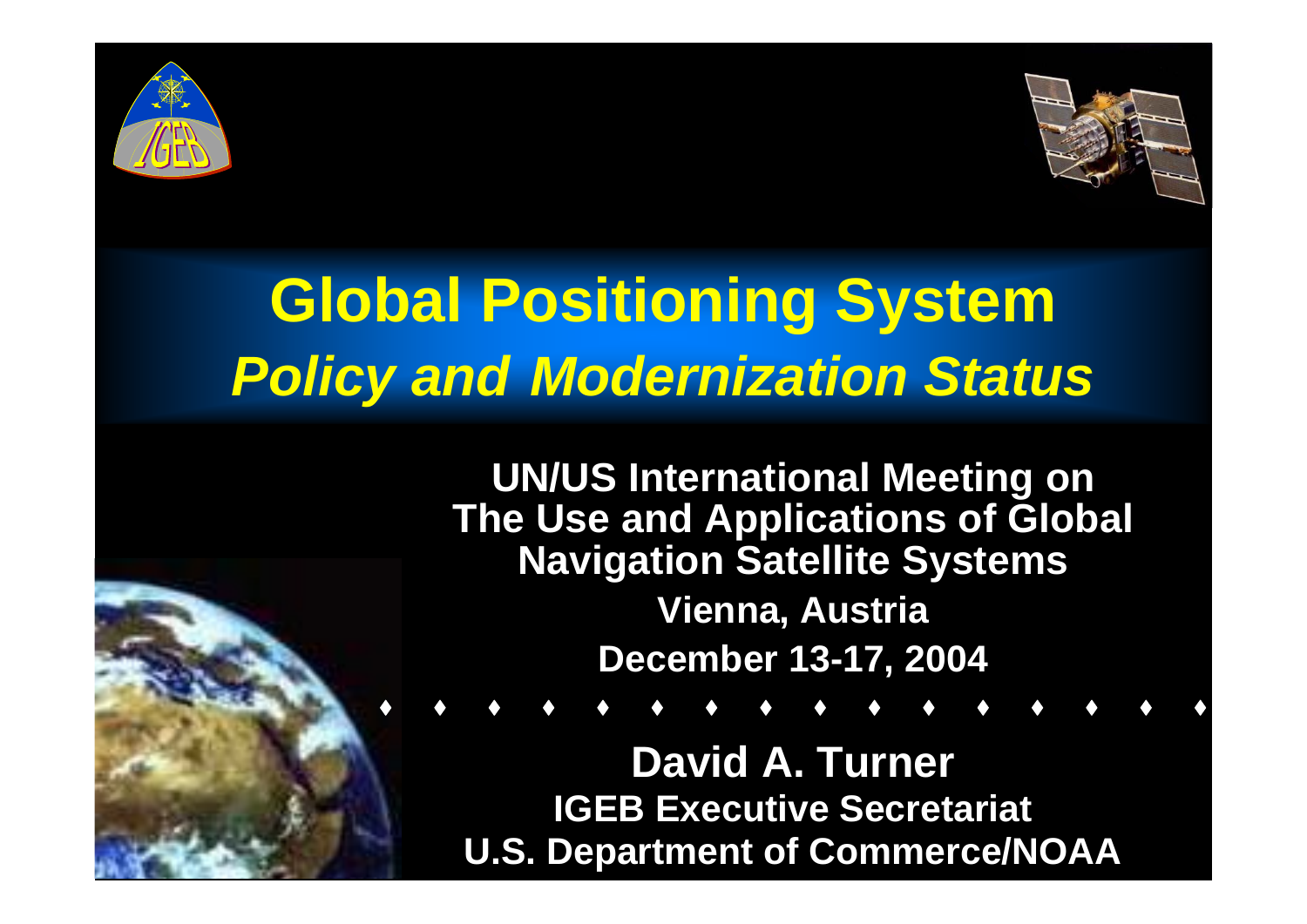



• **Policy** 

• **System Status**

• **Modernization**

• **Summary**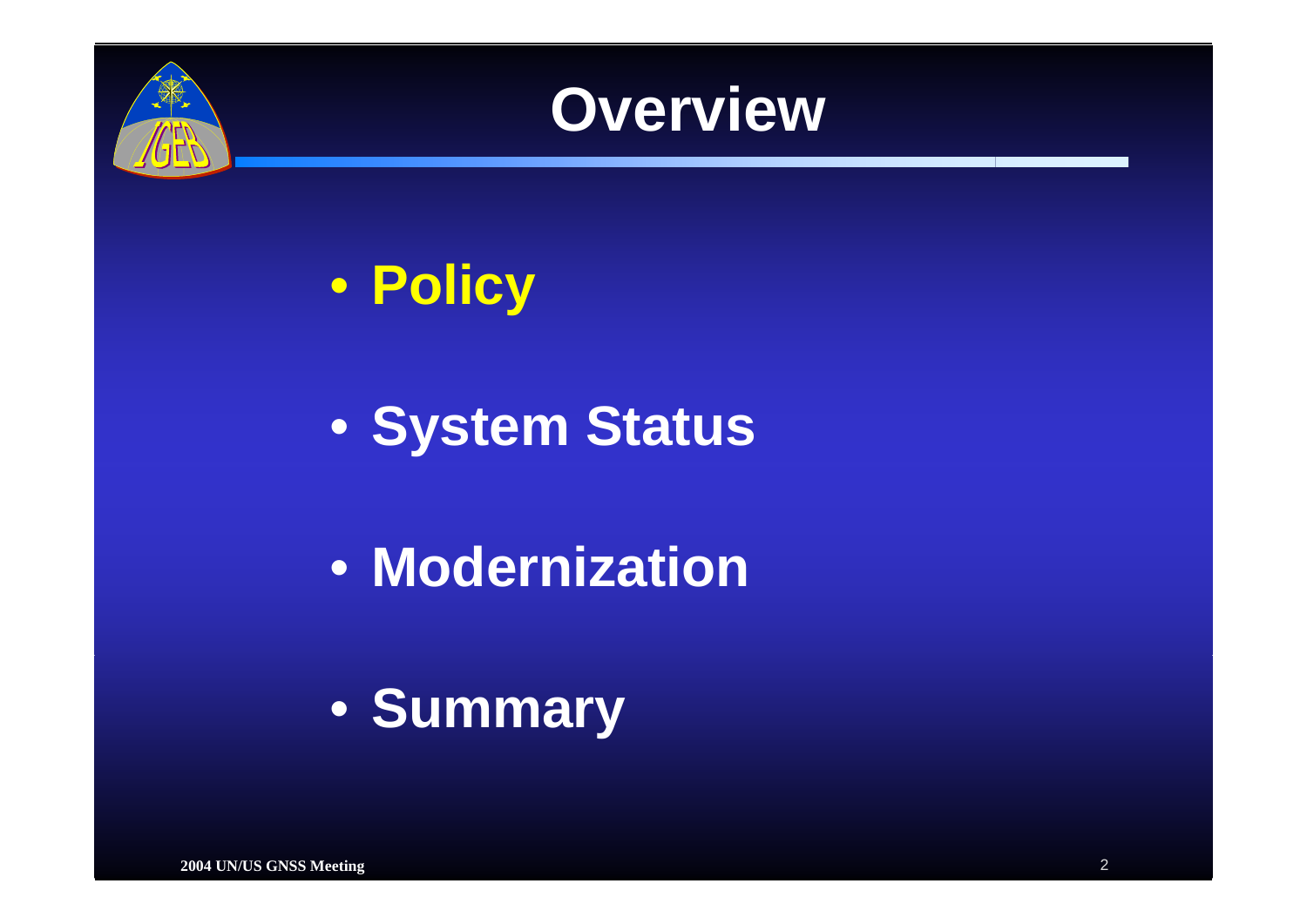

# **Policy Principles**

- z **No direct user fees for civil GPS services**
- z **Protect the current radionavigation spectrum from disruption and interference**
- z **Open public signal structure for all civil services** 
	- **Promotes equal access for user equipment manufacture, applications development and valueadded services**
	- –**Ensures open market driven competition**

z **Global compatibility & interoperability of future systems with GPS**

–**Use of GPS time, geodesy, and signal standards**

z **Recognition of national and international security issues and protecting against misuse**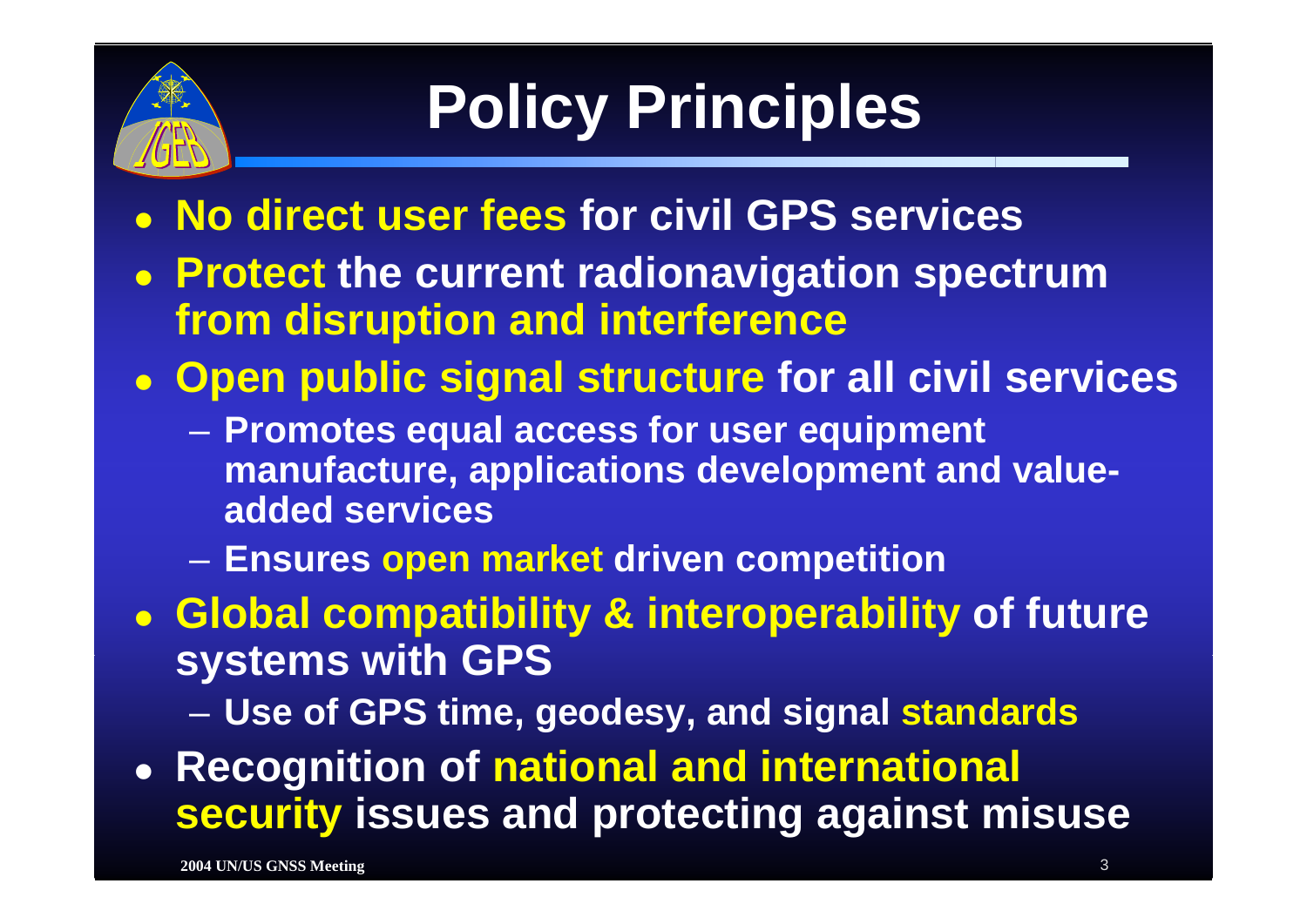

#### **Sources of Policy**

- **Executive and Legislative Framework**
	- **Policy for GPS & augmentations**
	- **Federal Radionavigation Planning**
		- Е **Required by the INMARSAT Act of 1978**
		- **Joint Transportation & Defense Biennial Federal Radionavigation Plan**
	- **Annual Congressional Budgeting Acts**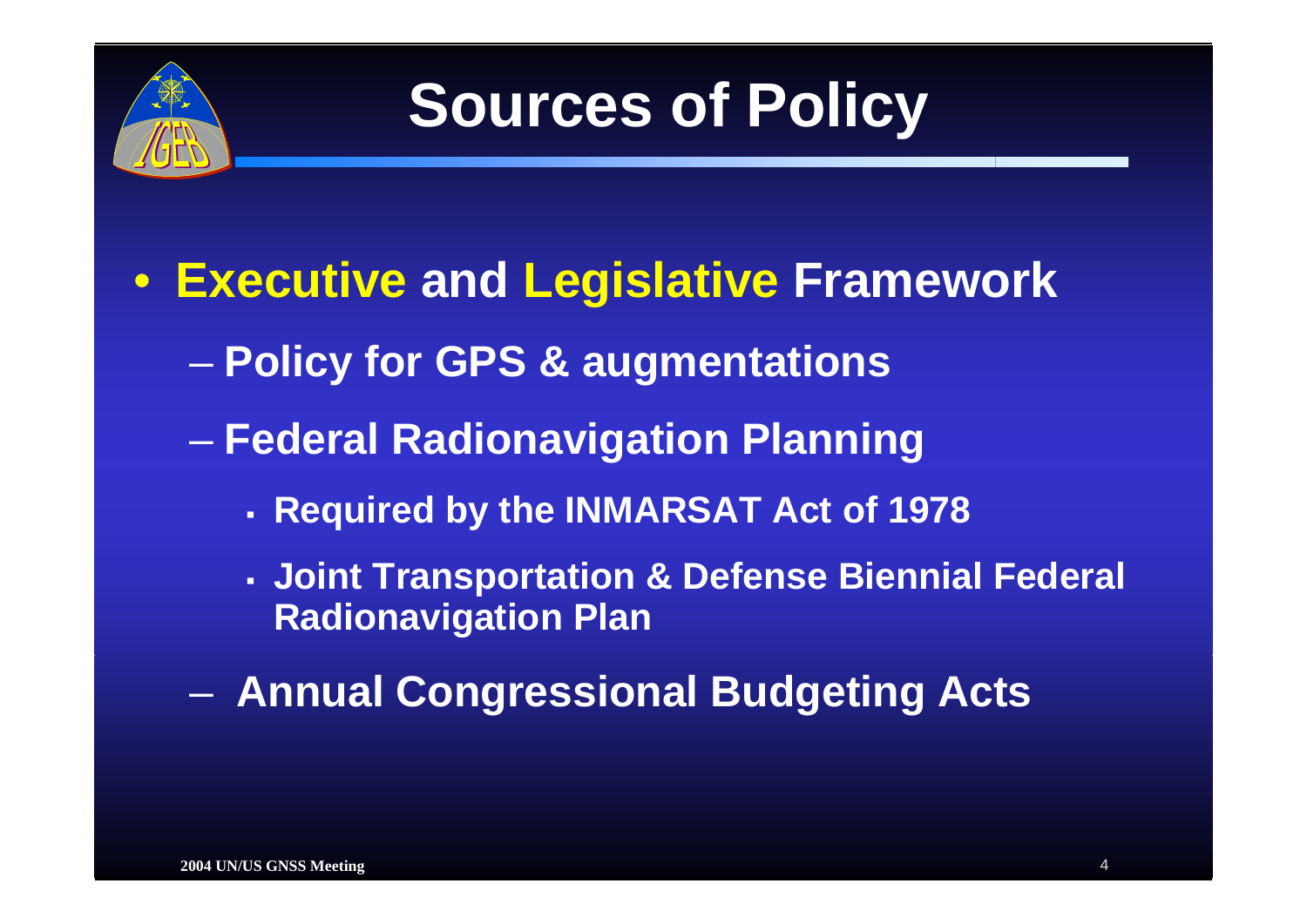

# **GPS Policy**

- **1996 Policy** 
	- en al control de la control de **Standard Positioning Service (SPS) available for peaceful use, free of direct user charges**
	- $\mathcal{L}_{\mathcal{A}}$  **Interagency GPS Executive Board (IGEB) to manage GPS and its federal augmentations**
		- **DoD to take action to prevent hostile use without unduly degrading civil use**
		- **DOT lead civil agency on GPS matters**
	- – **Discontinue Selective Availability within a decade** 
		- **SA set zero in May 2000**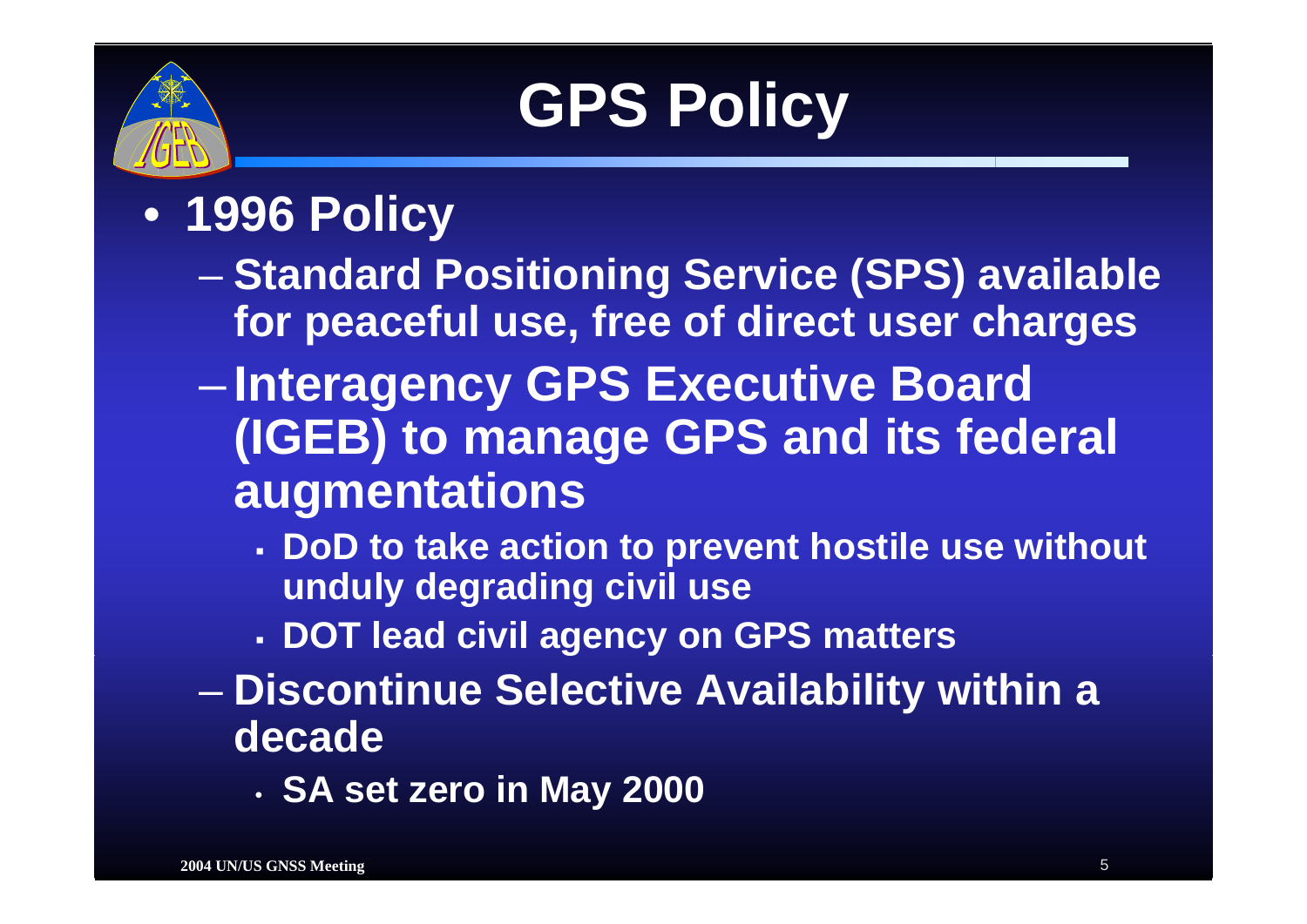

### **GPS Management Structure**

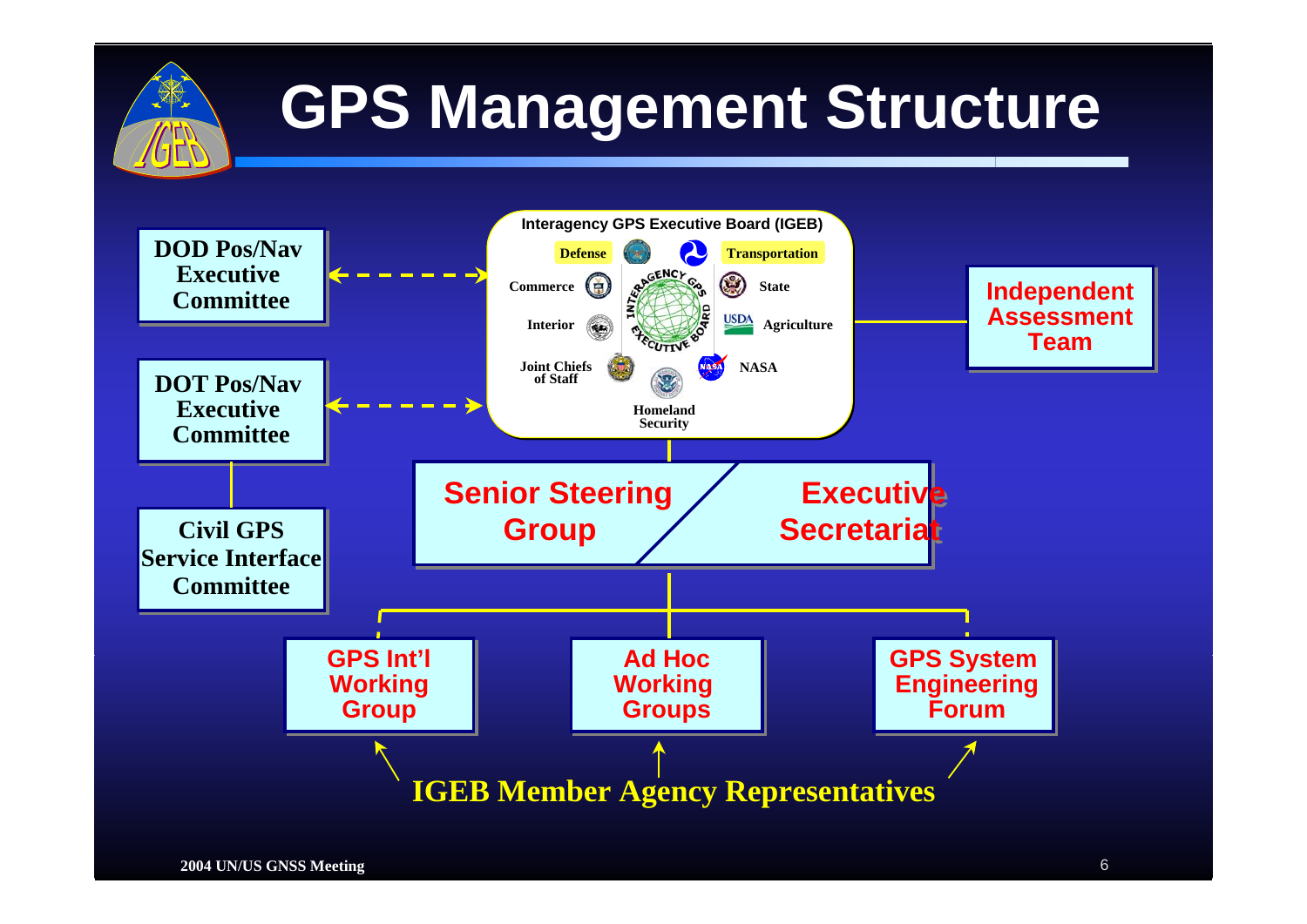### **Federal Radionavigation Plan (FRP)**

- **Biennial plan for common-use civil and military radionavigation systems**
	- – **Outlines approach for implementing new and consolidating existing systems**
	- **Provides radionavigation policy, planning, system information, and schedules**
	- – $-$  Snapshot at time of publication
- **Next FRP will use DOT Radionavigation Systems Task Force Report and DoD Master PNT Plan as foundation**
- **2003 FRP delayed awaiting updates on GPS Policy and LORAN continuation decision**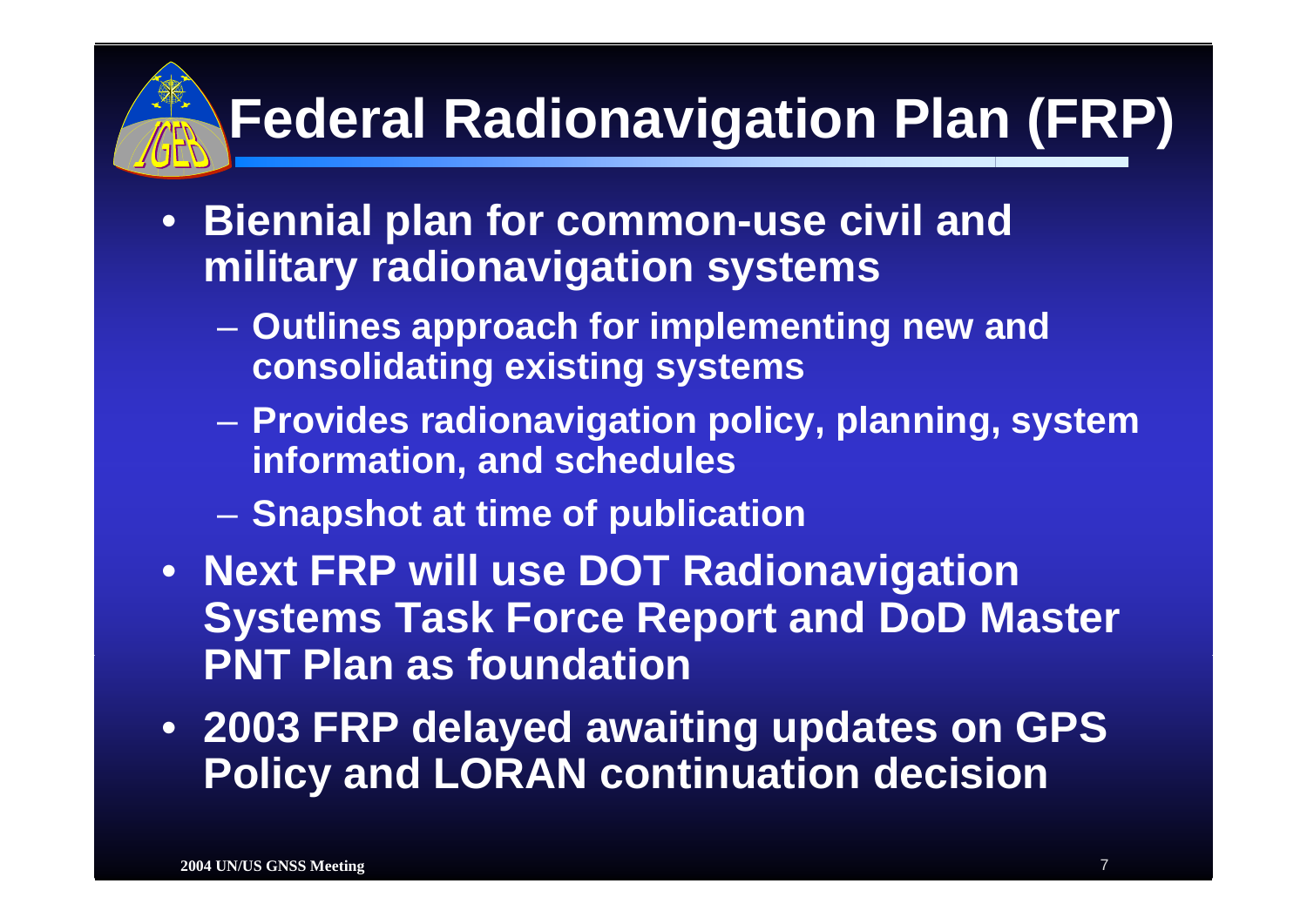

# **Policy Summary**

- **Satellite Navigation policy in the U.S. provides institutional foundation for GNSS**
	- **Establishes a framework for public/private decision makers**
	- **Sets foundation for coordination of efforts**
	- **Creates basis for productive dialogue between service providers and end users**
	- **Allows for examination of current infrastructure to meet future needs**
	- en al control de la control de **Defines government commitments to all stakeholders**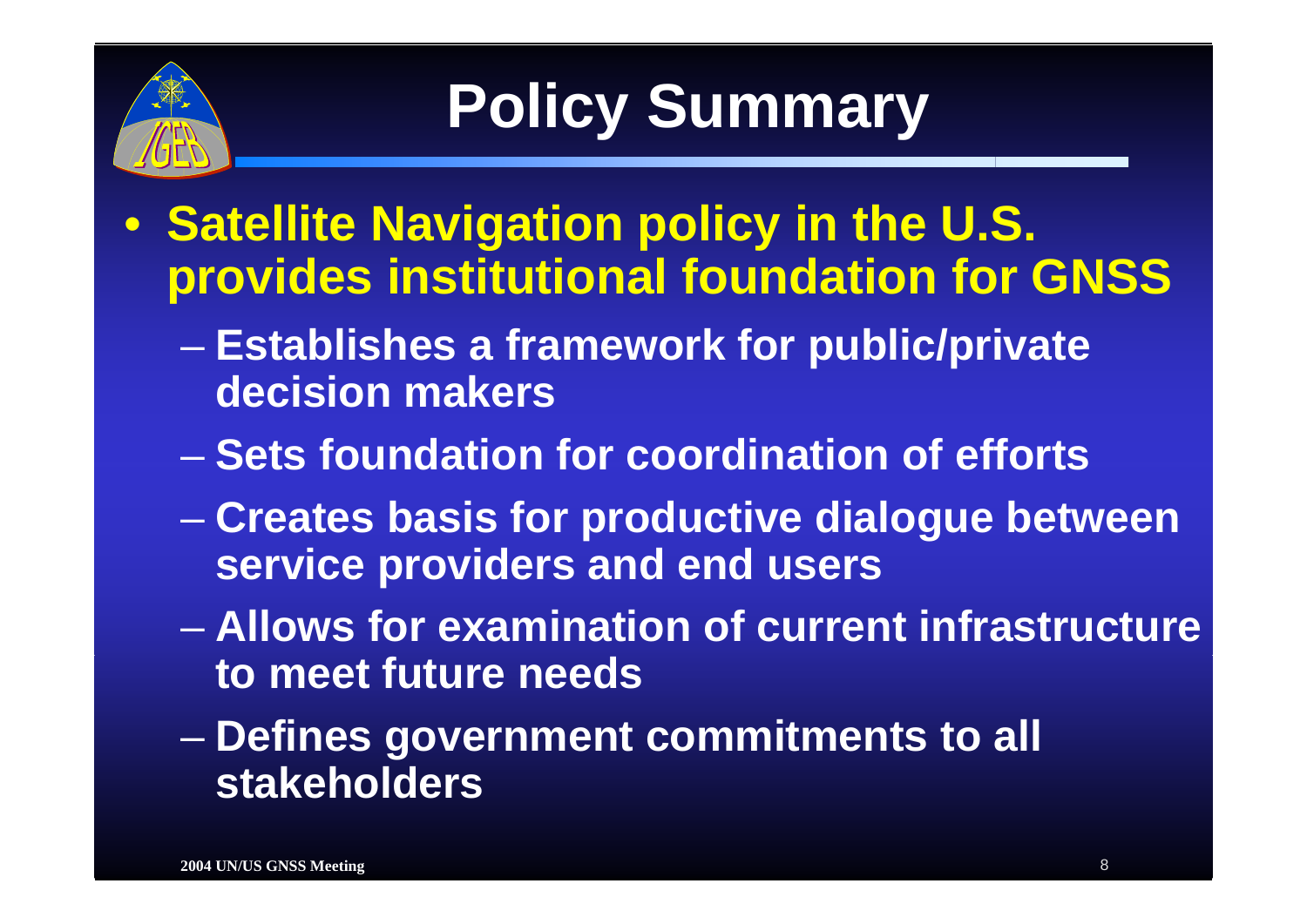



• **Policy**

• **System Status**

• **Modernization**

• **Summary**

**2004 UN/US GNSS Meeting** 9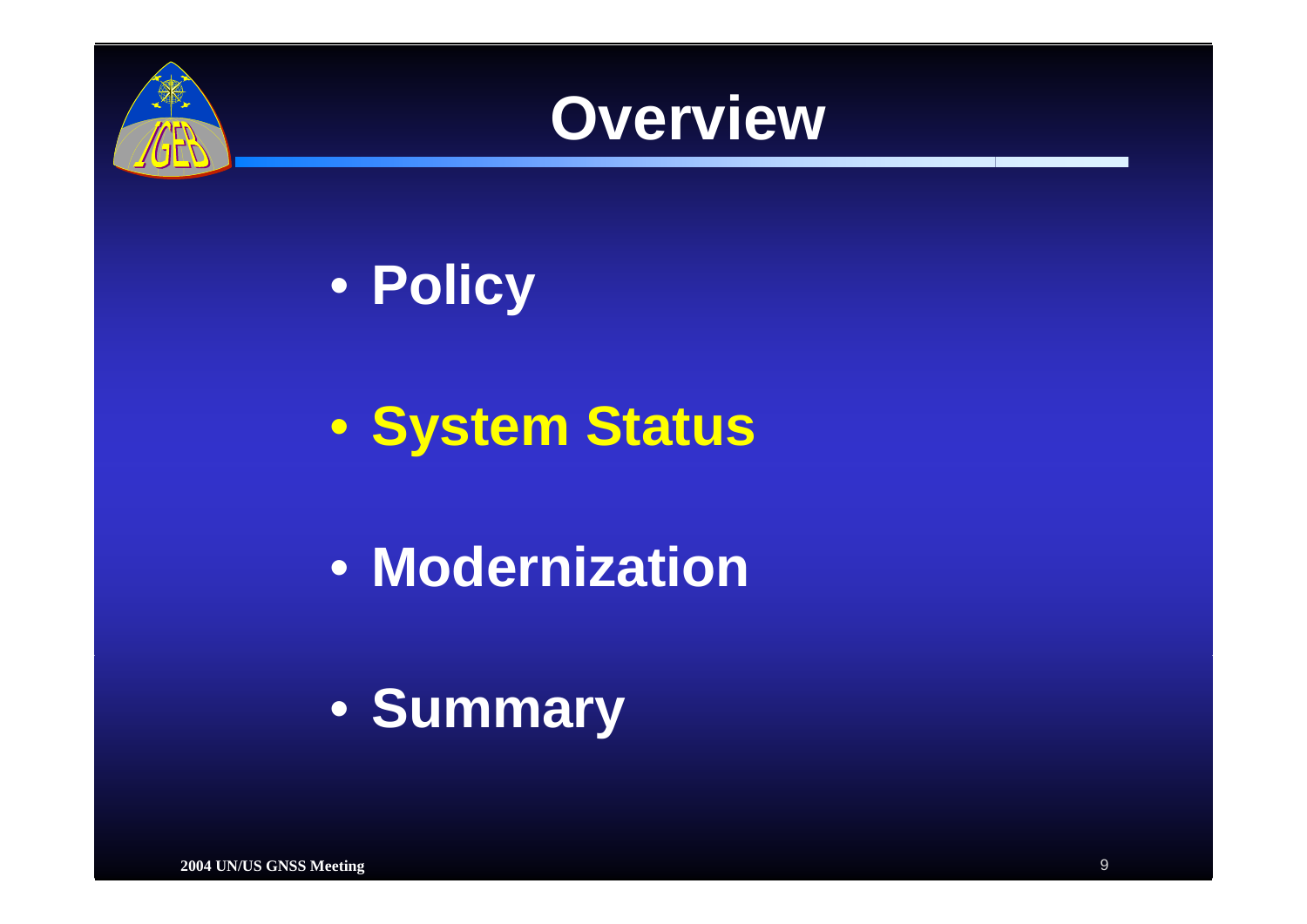

#### **GPS Constellation Status**

#### **30 Operating Satellites (to ensure 24)**

- $\bullet$ **18 Block II/IIA satellites operational**
- **12 Block IIR satellites operational**
	- **8 IIR satellites available for launch**
	- **Up to 8 satellites will be modified for new civil signal (L2C)**
	- **Most recent launch: Nov 04**
- **Next launch is currently scheduled for Spring 05**
- **Continuously assessing constellation health to determine launch need**



**Global GPS civil service performance commitment has been met continuously since Dec 93**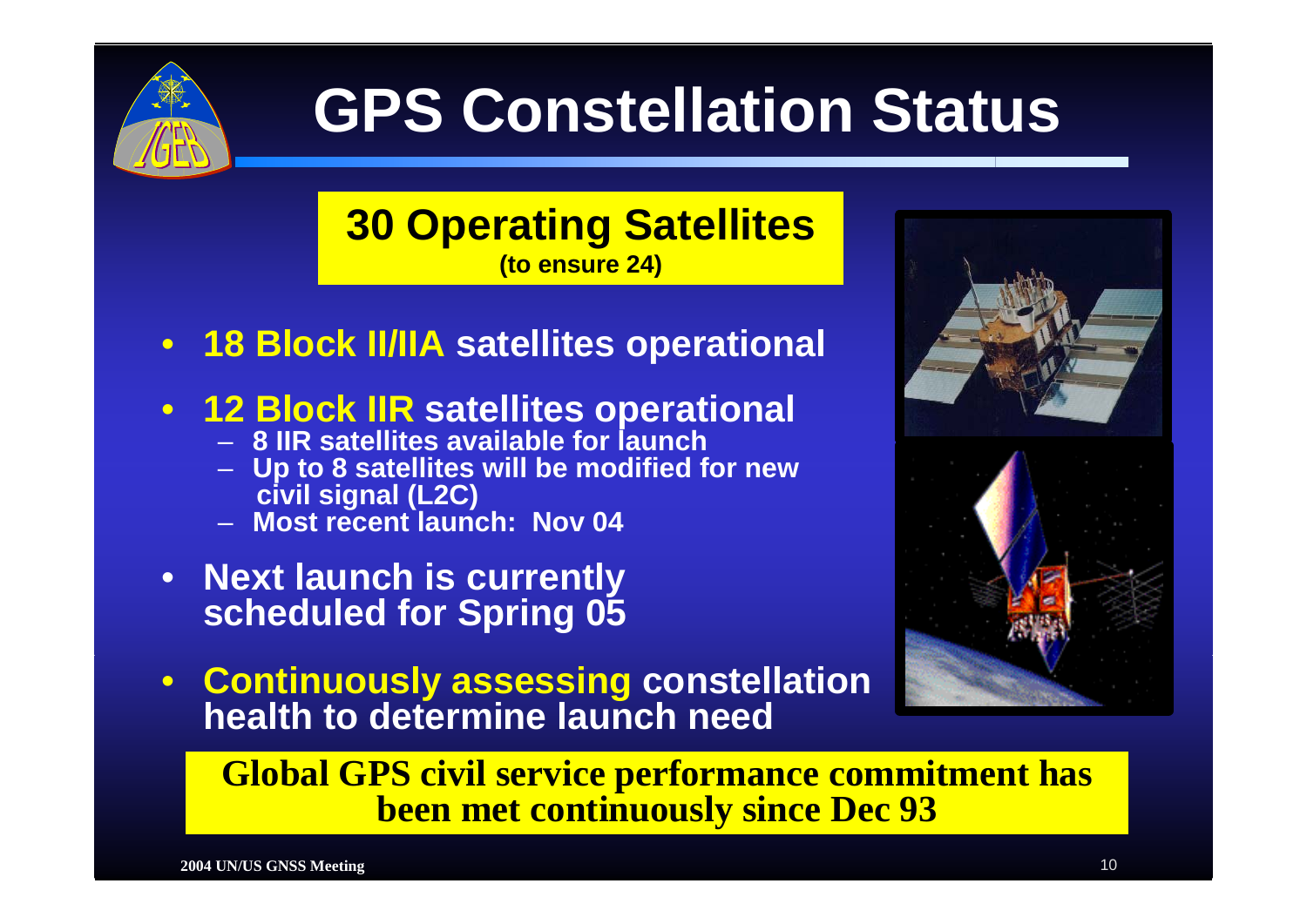

#### **Civil GPS Augmentations**

- **Wide Area Augmentation System (WAAS)**
	- –**Commissioned in July 2003**
	- **Service available for aviation use**
- **Local Area Augmentation System (LAAS) CAT I contract focused only on integrity and safety** –**CAT II/III research and development**
- **Nationwide Differential GPS System (NDGPS)** – **Single station coverage in 2005** –**Dual station coverage in 2008**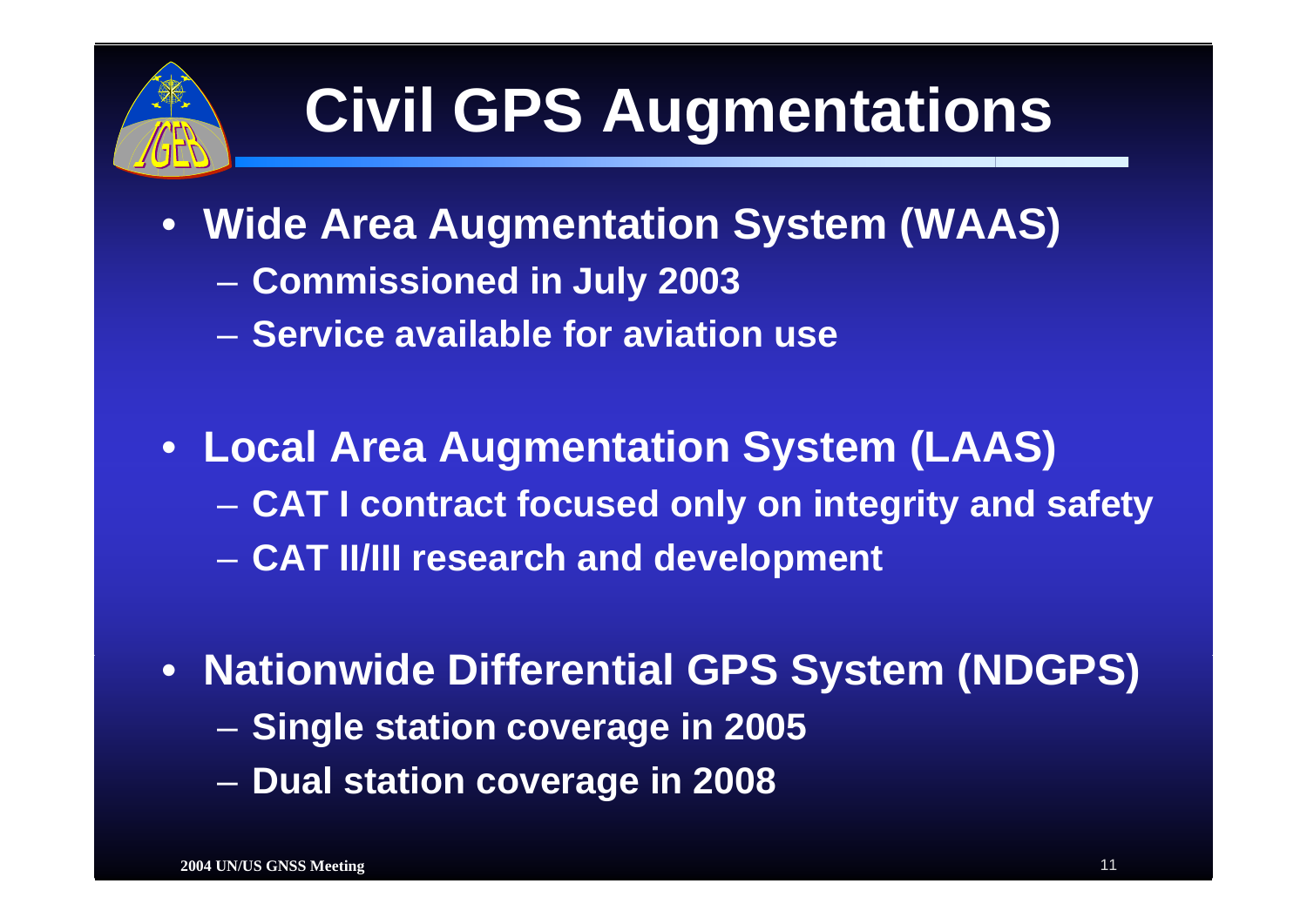



• **Policy**

• **System Status**

• **Modernization**

• **Summary**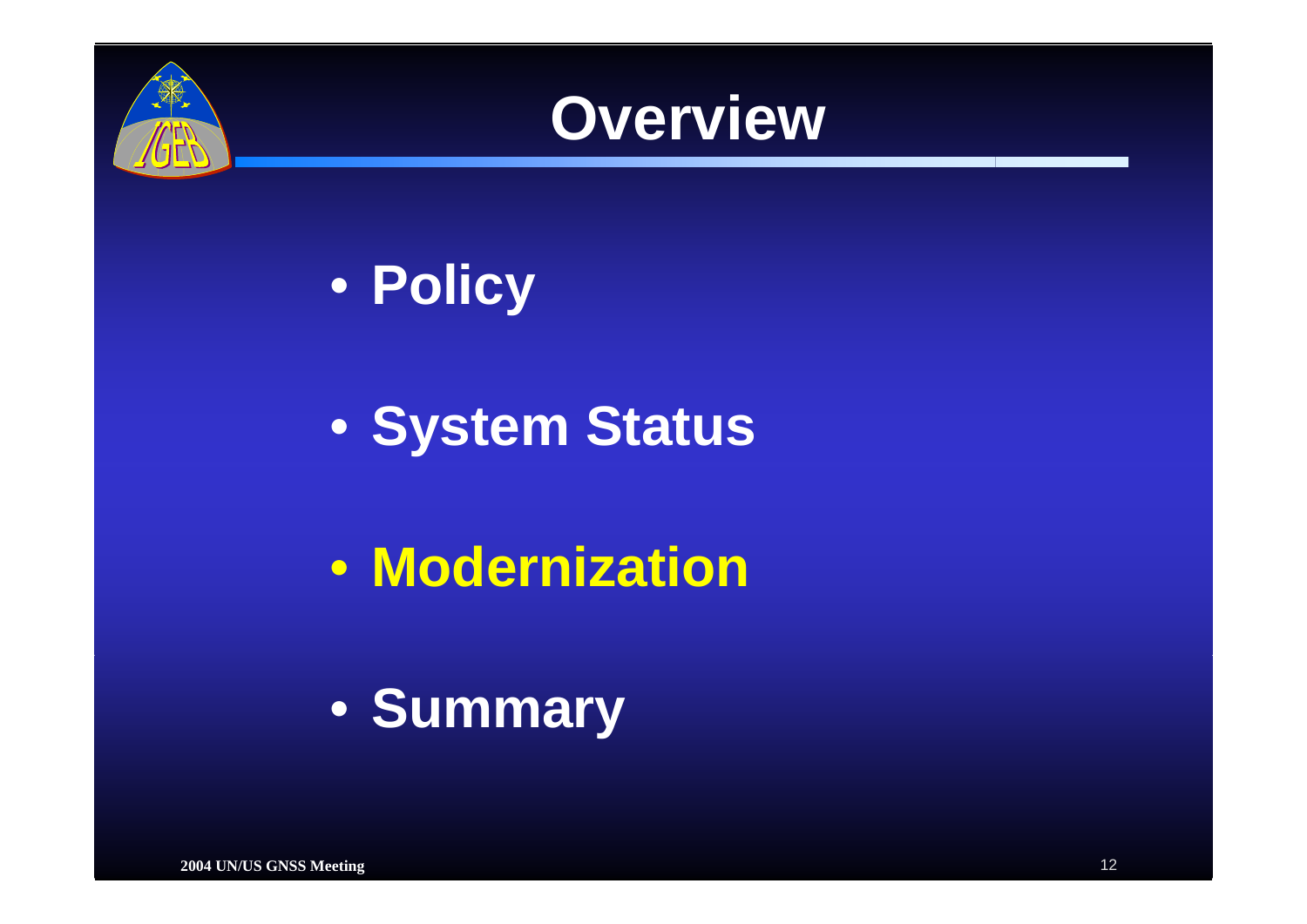### **GPS Modernization Plan**



**2004 UN/US GNSS Meeting** 13 *GPS modernization balances military and civil needs*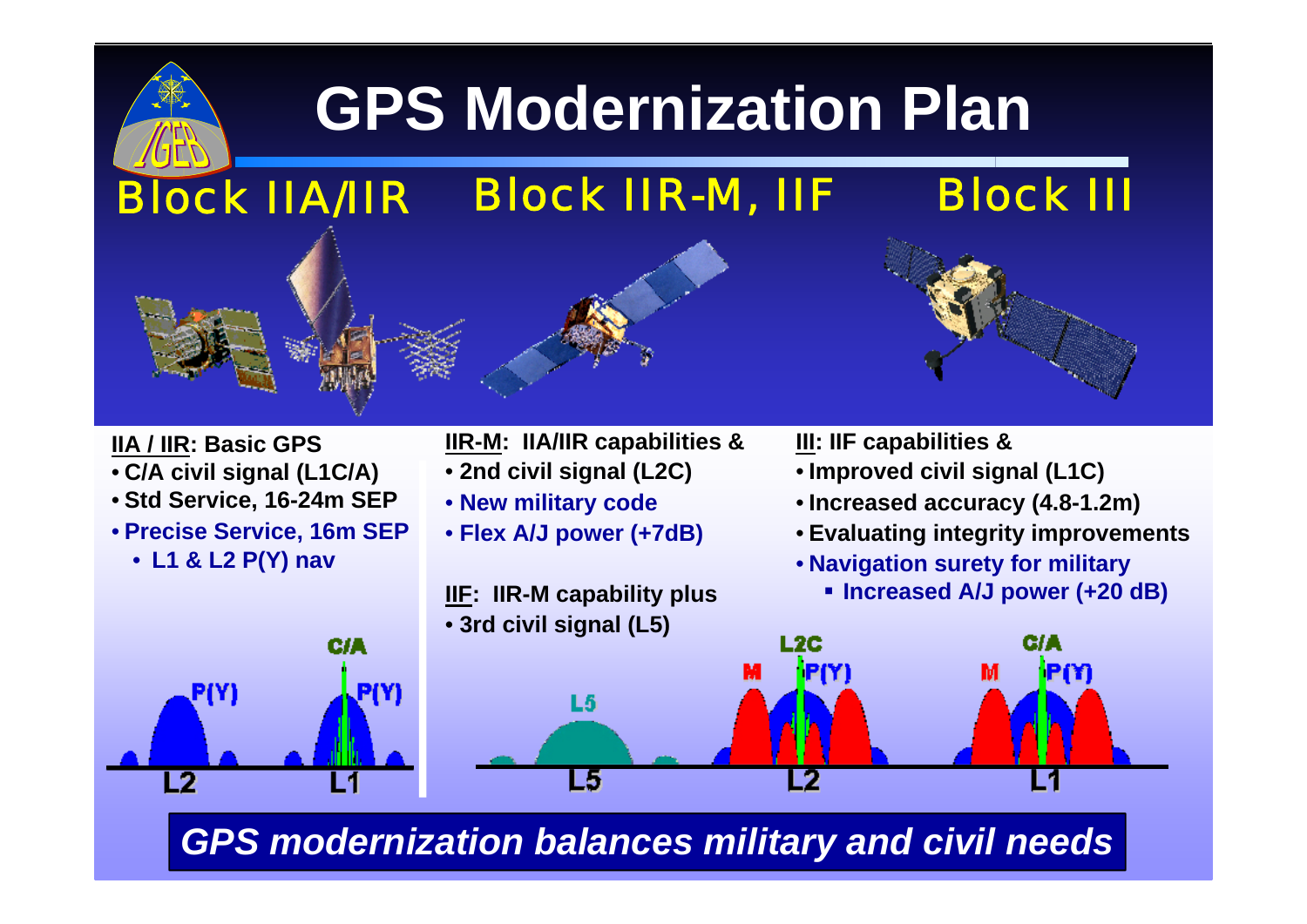#### **Civil Benefits of GPS Modernization**

- **New signals provide**
	- **Reduced vulnerability to interference**
	- **Calculation of ionospheric corrections at user site**
- **Improvements in service performance in accuracy, availability, integrity, and reliability**
	- **Provide centimeter-level accuracy for scientific and survey applications**
- **New spectrally separated signals Preserve civil use outside areas of military ops**
- **Opportunity for common & complementary signals/services with other global navigation satellite systems**

#### **New end-user opportunities should result**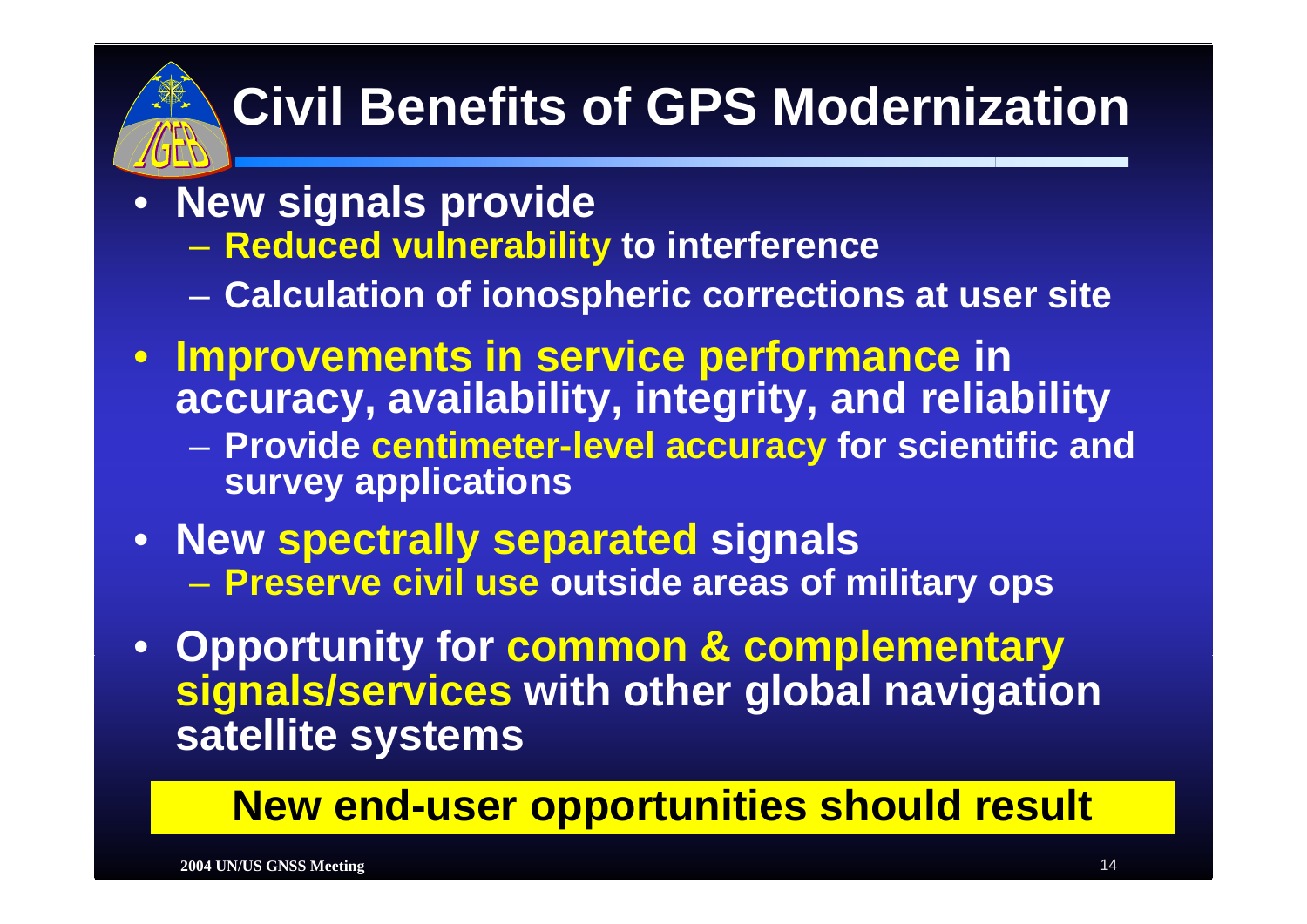

### **Second Civil Signal (L2C)**

**L2C code**

**Begins with IIR-M sats First launch: May 2005 24 Satellites: 2012**

#### • **Benefits of L2C**

- **Improves service for ~ 50,000 current scientific/commercial dual frequency users**
- **Extends safety-of-life, single-frequency E-911 applications**
- – **Provides better protection (24 dB) than C/A against code cross correlation and continuous wave (CW) interference**
- **L2C signal definition in ICD-GPS-200C**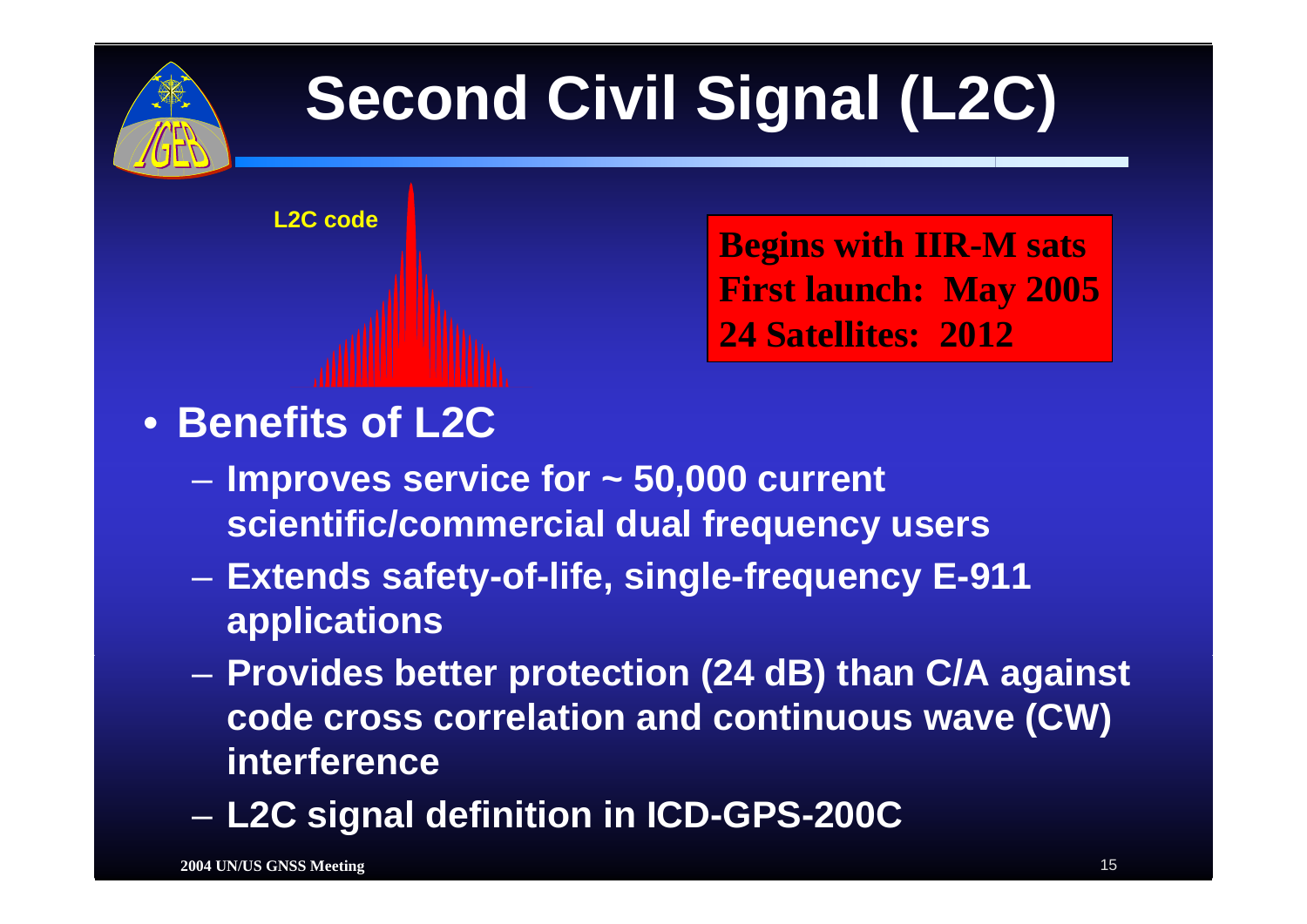

### **Third Civil Signal (L5)**



 **Begins with IIF sats First launch: 200624 Satellites: 2014**

#### • **Benefits of L5**

–**Improves signal structure for enhanced performance**

- **Higher power (-154.9 dBW)**
- **20 MHz (minimum) broadcast bandwidth**
- – **Aeronautical Radionavigation Services band**
	- **Co-primary allocation at WRC-2000 (1164-1215MHz)**
- –**L5 signal definition in IS-GPS-705**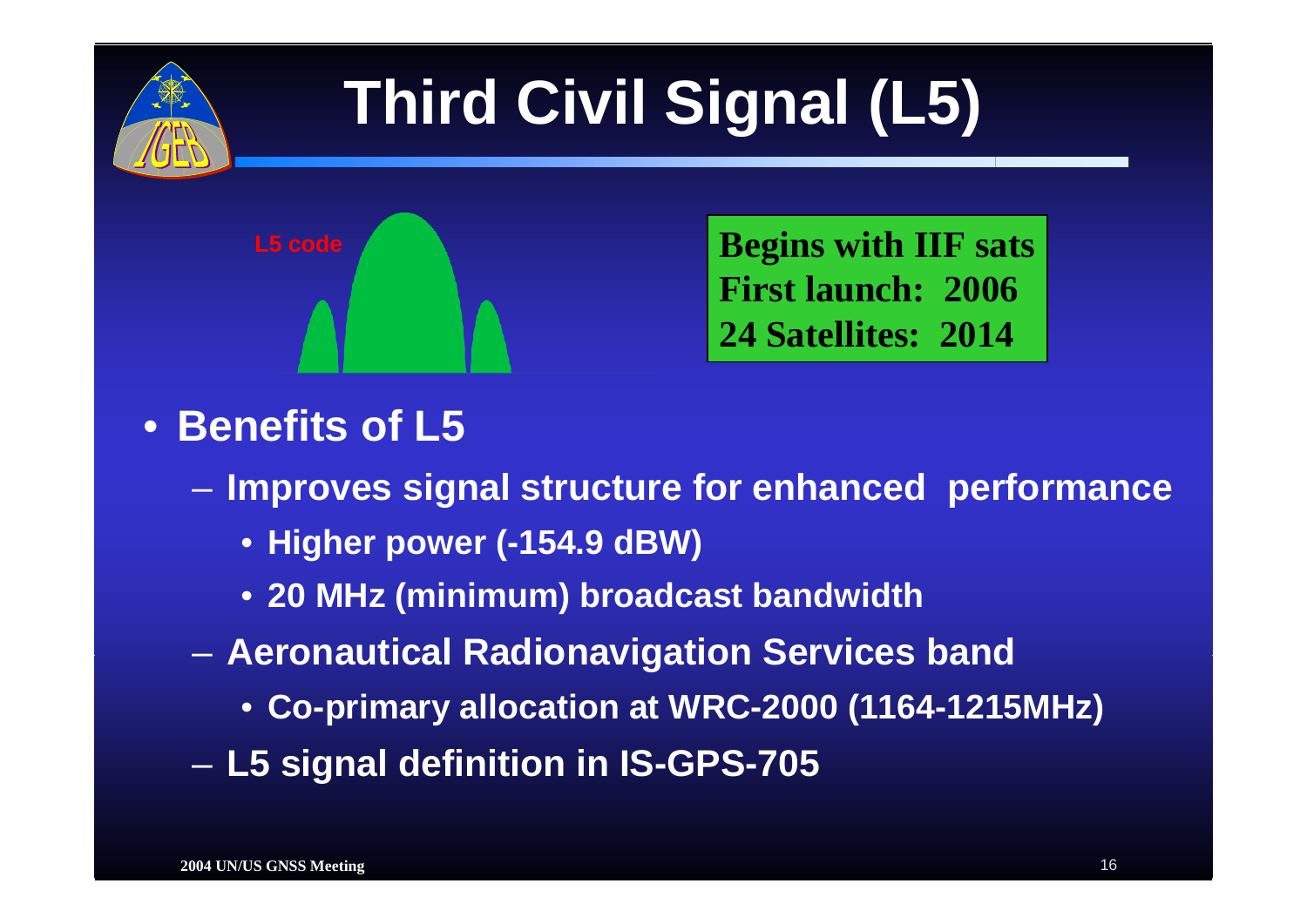

### **New L1 Civil Signal (L1C)**



 **Begins with GPS III First launch: ~ 201224 Satellites: ~ 2017**

• **Adds a modernized L1 civil signal**

- **In addition to C/A code to ensure backward compatibility**
- **Enables greater civil interoperability with Galileo**  $\sim$ **Converges with Galileo L1 Open Service**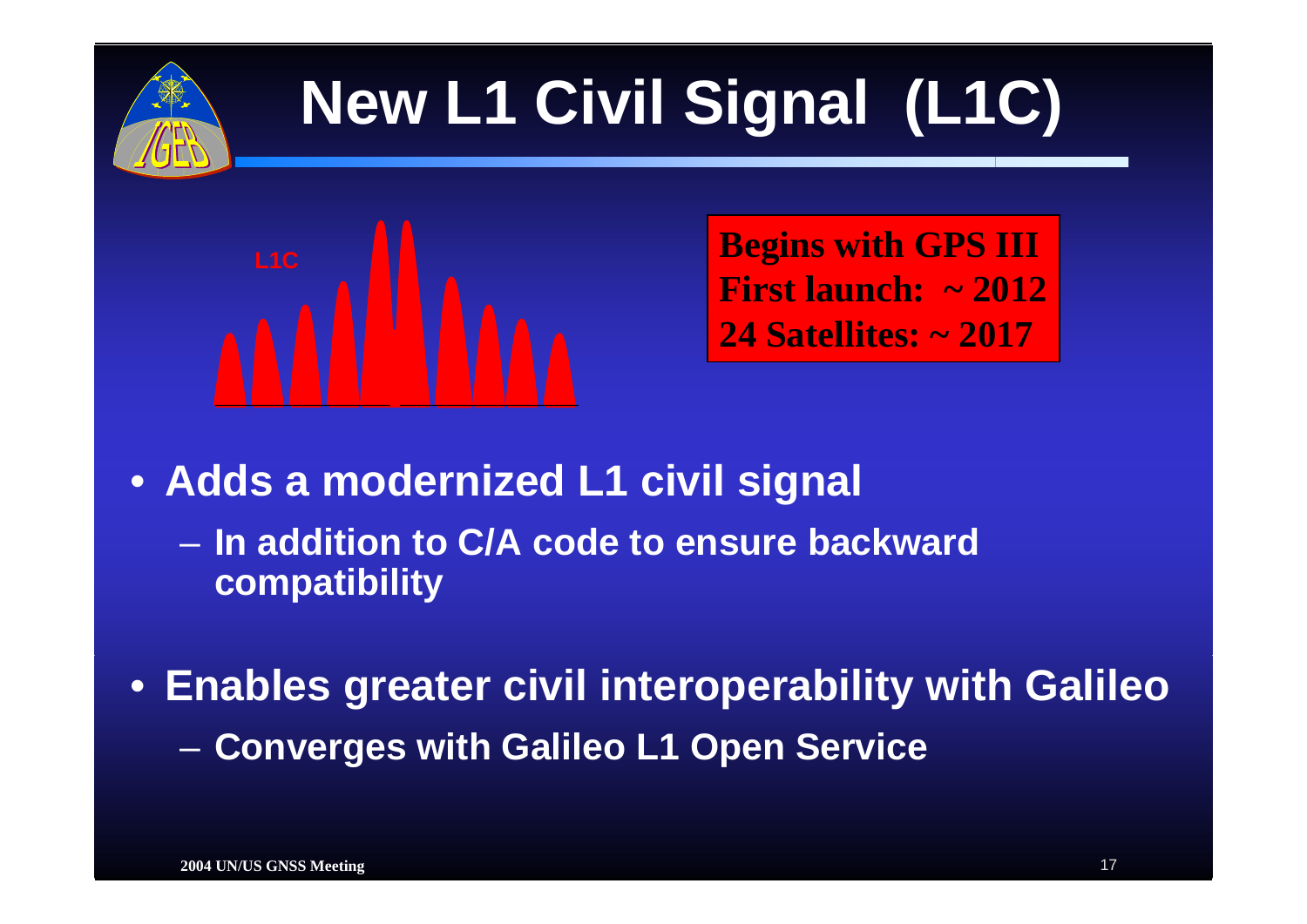

#### **GPS III Status**

- • **Contracts awarded in January 04**
	- **To Lockheed and Boeing for 12-month requirements definition effort**
	- –**Leading to Systems Requirements Review**
- • **Decision to enter next program/contract phase (Risk Reduction/Design Development) is currently scheduled for Summer 2005**
- $\bullet$ **First launch currently projected for 2012**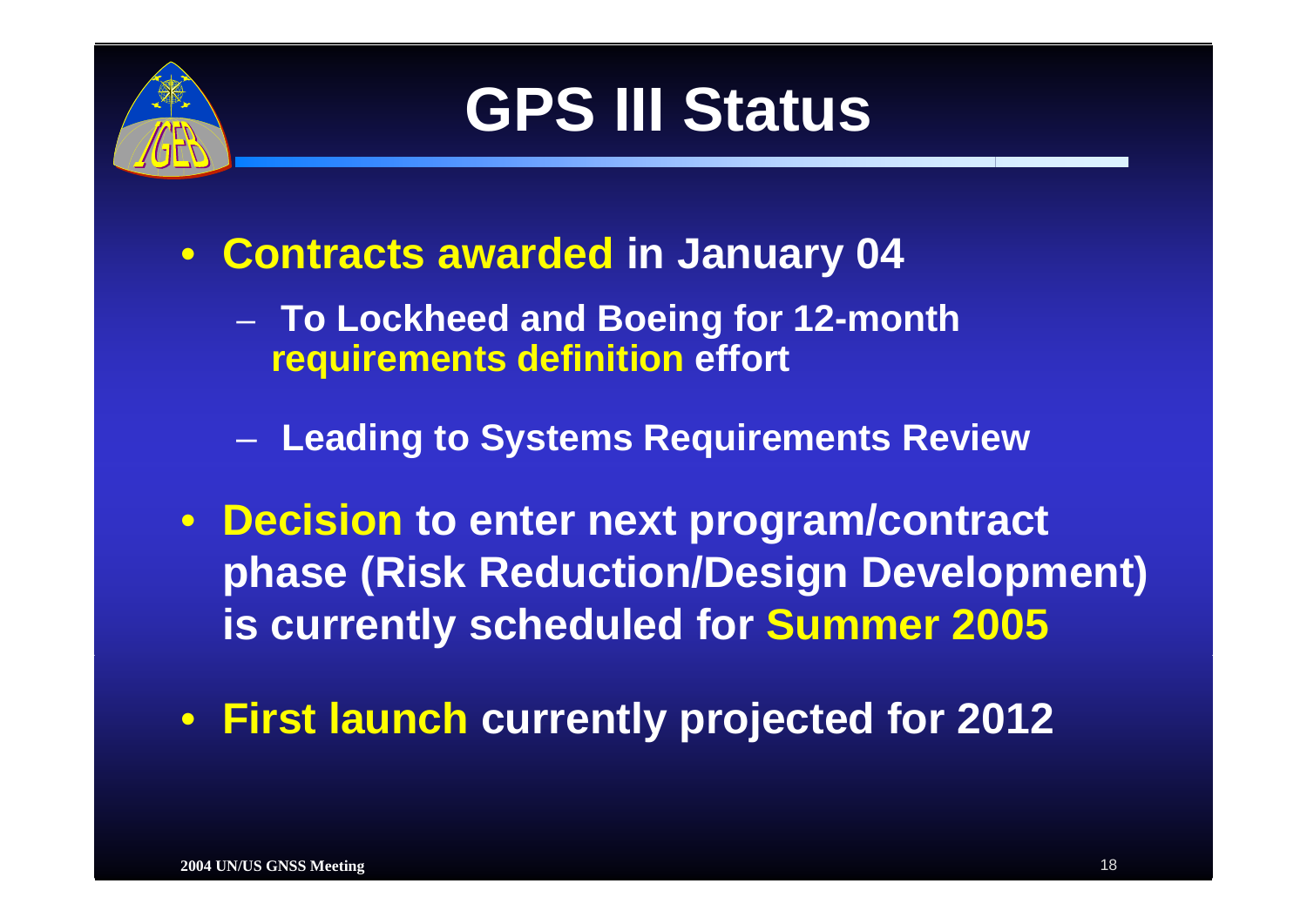

### **GPS III Civil Benefits**

- **Increase in system accuracy**
- **Improve robustness to interference**
- **Improve level of unaugmented integrity**
- **Improve availability of accuracy with integrity**
- **Backward compatibility with existing receivers**
- **Operational capability for L2C & L5** – **In combination with GPS IIR-M/IIF satellites**
- **Flexibility to respond to evolving requirements with limited programmatic impacts**
- **Opportunity to converge with Galileo Open Service**

**2004 UN/US GNSS Meeting** 19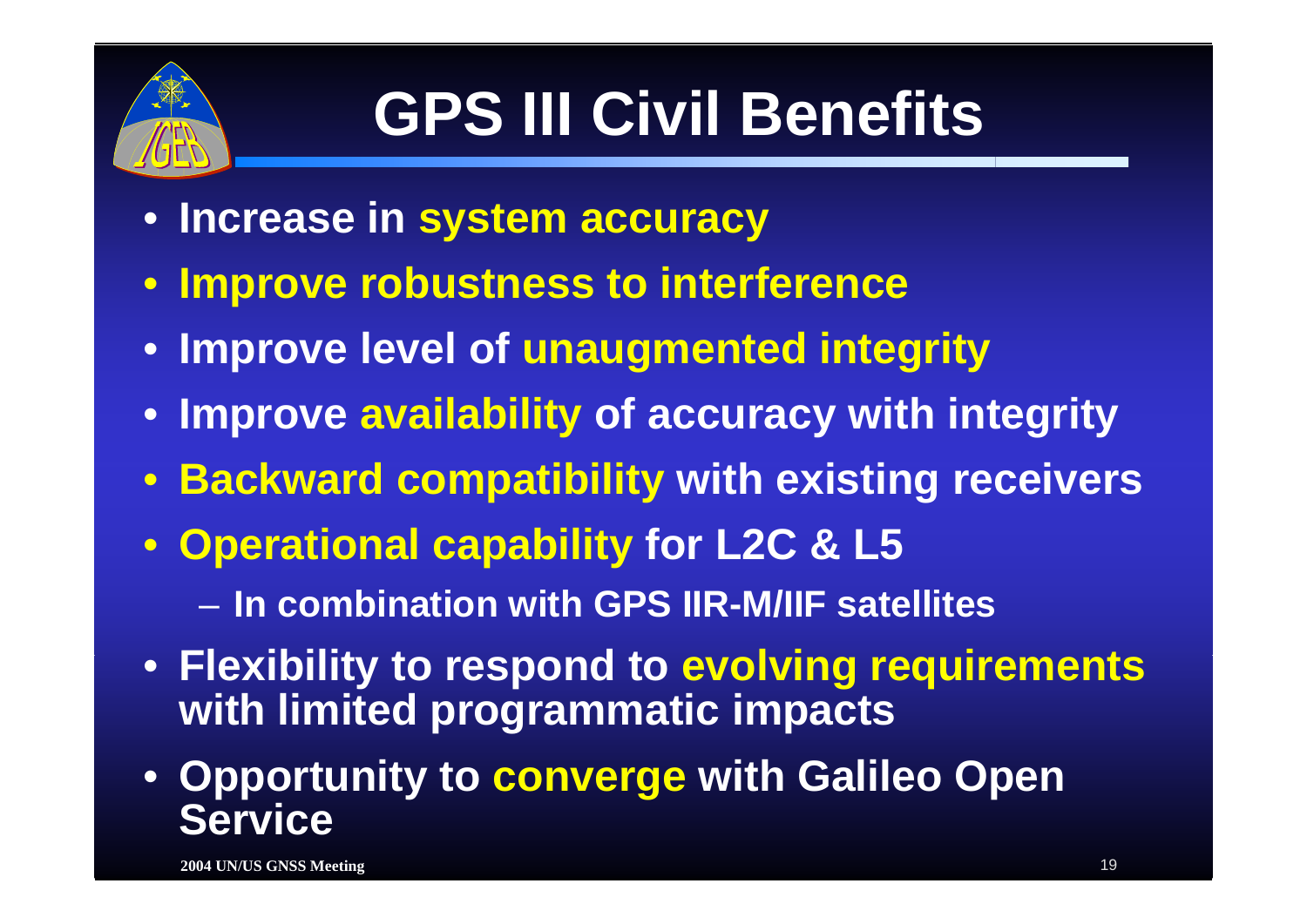

### **Legacy Improvements**

- • **Legacy Accuracy Improvement Initiative by US Air Force & National Geospatial-Intelligence Agency (NGA) in 2005**
	- **Objective is to reduce "User Range Error" (URE) produced by errors in GPS satellite orbital position and clock data transmitted to users in the GPS nav data message**
	- **Combining USAF & NGA GPS satellite tracking data results in better knowledge of GPS satellite orbits & clocks**
- **Monitoring of Civil Signals: Operational Control Segment Modernized Monitor Station Receiver Equipment (MMSRE) development ongoing**
- $\bullet$  **Integrity Failure Modes and Effects Analysis (IFMEA): Knowledge of GPS failure modes required to design improved integrity monitoring systems**
- •**Improvements to WAAS and NDGPS**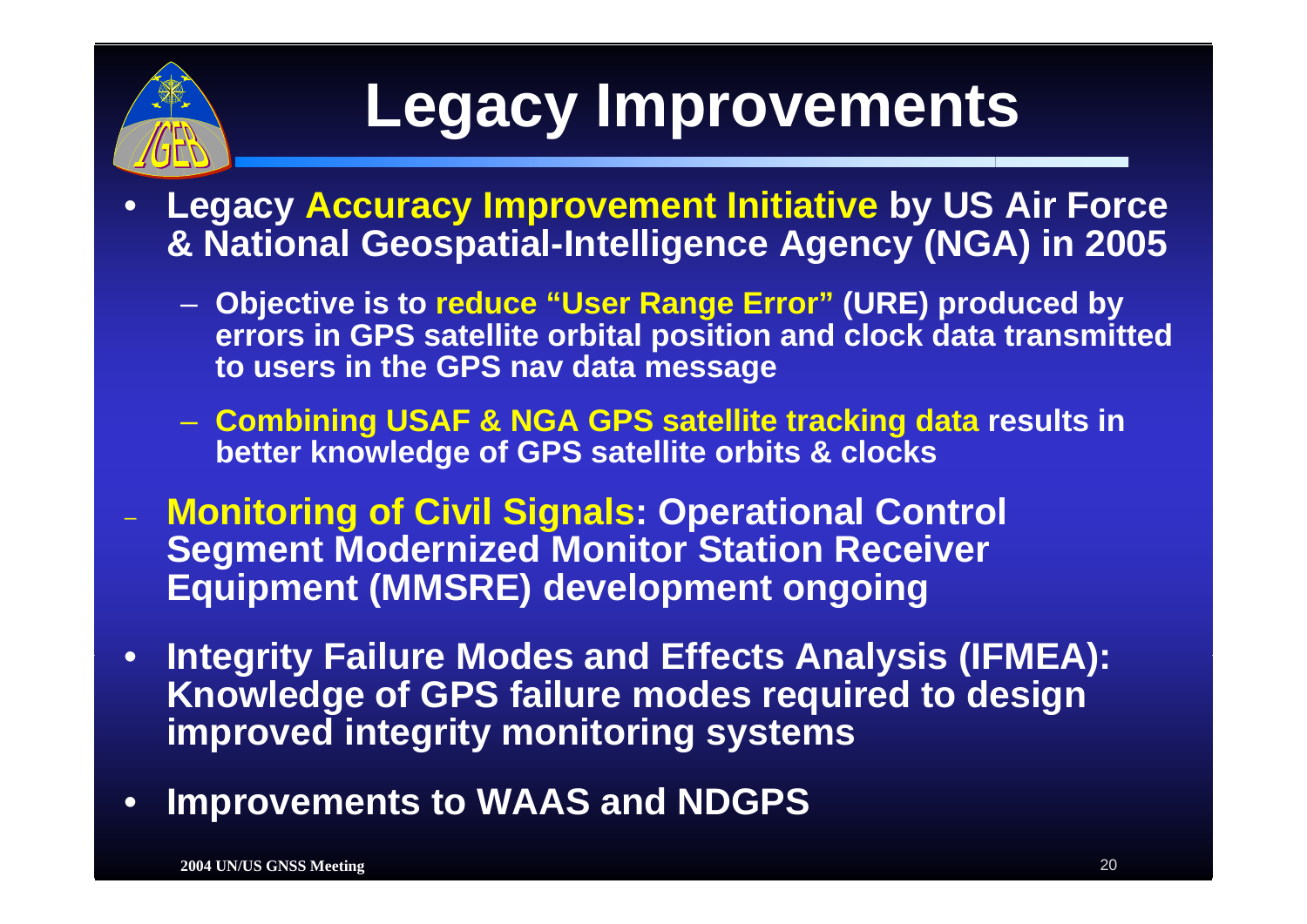

#### **Control Segment Tracking Stations**

#### *Accuracy Improvement Initiative (AII)*

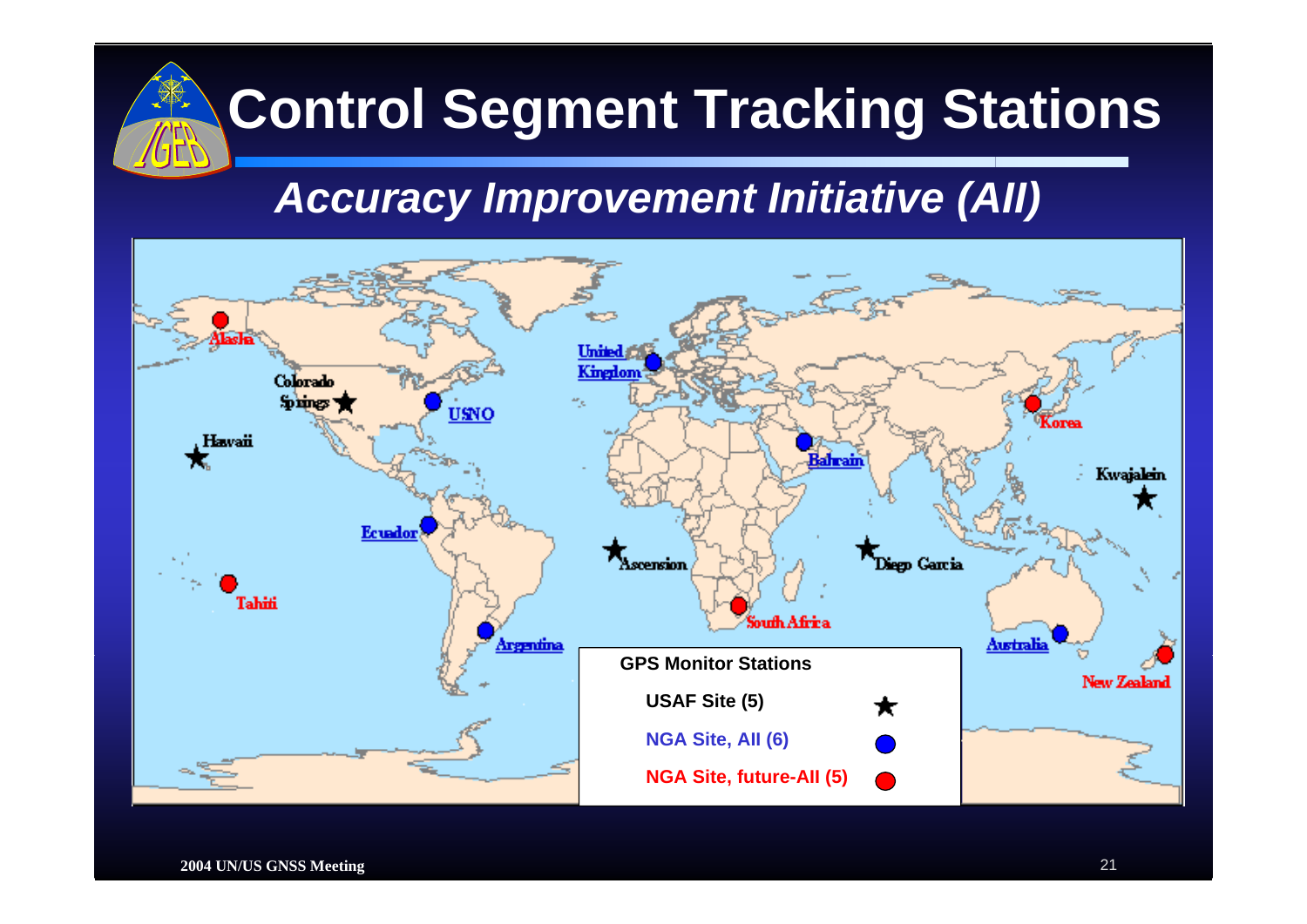

#### **User Range Error Performance History**



#### **No user changes required to accomplish this!**

**2004 UN/US GNSS Meeting** 22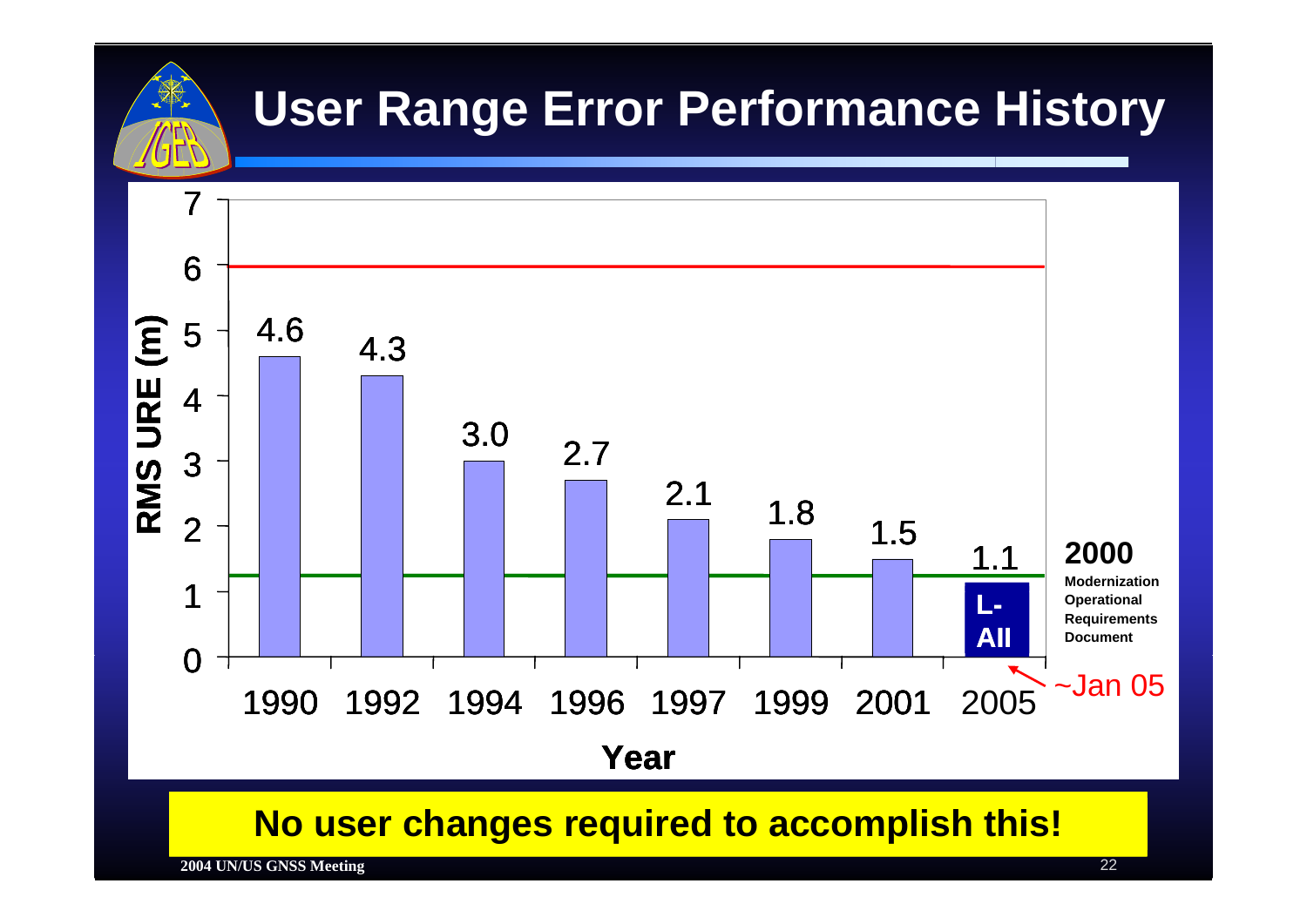



• **Policy**

• **System Status**

• **Modernization**

• **Summary**